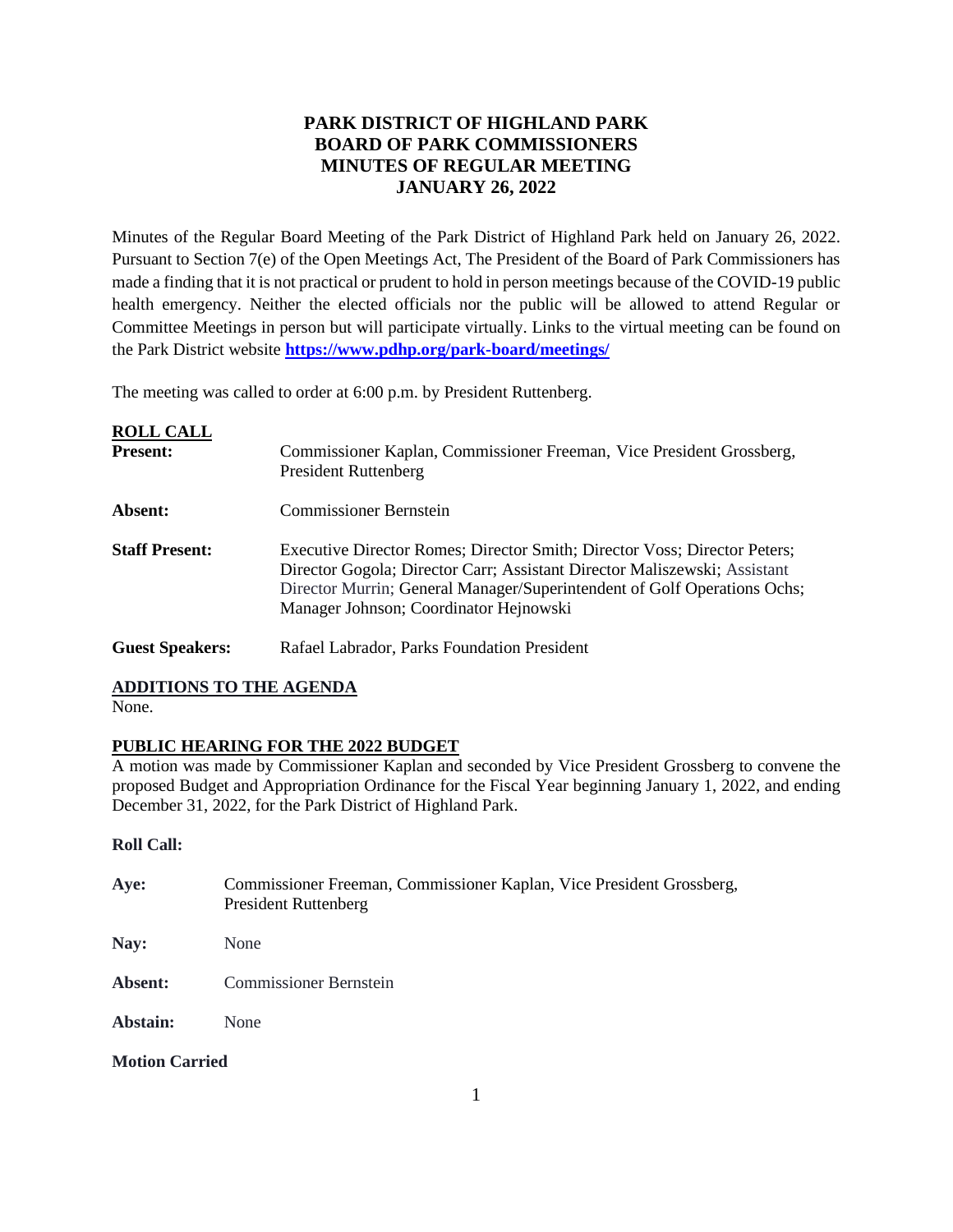President Ruttenberg reported that the public hearing for the proposed Budget and Appropriation Ordinance for the Fiscal Year beginning January 1, 2022, and ending December 31, 2022, for the Park District of Highland Park is now in session.

As required by law, the budget was, with the Board's consensus, laid down for a period of 30 days. The document was available to be reviewed at Recreation Center of Highland Park, the Highland Park Library, and the district's website. Also, in accordance with the law, notification of tonight's hearing was posted in the Lake County News-Sun on Tuesday, January 18, 2022.

Anyone wishing to speak on the Public Hearing will need to use the "Raise Hand" function in Zoom to indicate that they would like to speak. The Board Secretary will call on registrants who have activated the "Raise Hand" feature in alphabetical order.

President Ruttenberg reported that let the record show that there were no members of the community or Board of Commissioners who have chosen to speak to this issue and Executive Director Romes did not receive any written communications relative to the proposed Budget and Appropriation Ordinance for the Fiscal Year beginning January 1, 2022, and ending December 31, 2022, for the Park District of Highland Park.

A motion was made by Commissioner Kaplan and seconded by Commissioner Freeman to close the public hearing.

## **Roll Call:**

| Aye:     | Commissioner Freeman, Commissioner Kaplan, Vice President Grossberg,<br><b>President Ruttenberg</b> |
|----------|-----------------------------------------------------------------------------------------------------|
| Nay:     | None                                                                                                |
| Absent:  | <b>Commissioner Bernstein</b>                                                                       |
| Abstain: | None                                                                                                |

### **Motion Carried**

President Ruttenberg requested if there are no objections from the Board of Commissioners, he requested moving Item A from New Business regarding an update from the Parks Foundation of Highland Park before Public Comment and moving Items B and C from Unfinished Business after Public Comment.

There were no objections from the Park Board of Commissioner's.

## **PARKS FOUNDATION UPDATE**

The President of the Parks Foundation, Rafael Labrador, reported that one of the challenges of the Foundation was to help the community raise \$300,000 to help fund the construction of a new breakwater and boat ramp at the Park Avenue Boating Facility. As a result, power boaters and members of the North Shore Yacht Club worked with the Park Foundation and the Park District to help reach their target goal.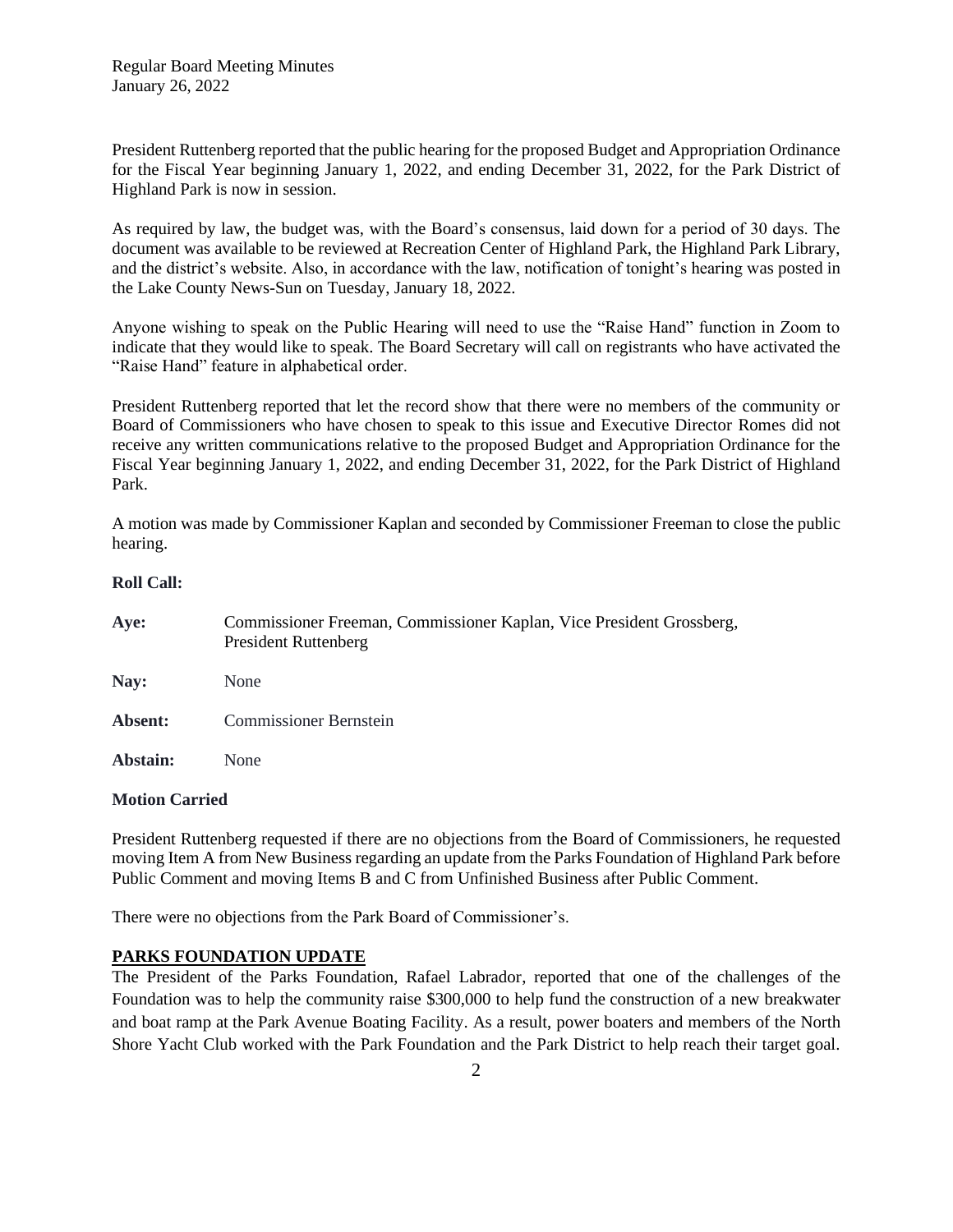Mr. Labrador reported that the Foundation received overwhelming support for this project and has fully met the \$300,000 fundraising commitment as of a couple of days ago. Ultimately have raised over \$329,000 to date and there is another \$40,000 that is pledged. That was led by a generous \$150,000 donation from a single anonymous individual as a matching grant to inspire the community. 326 households have made individual donations and another 350 banded together to make a group donation, for a total of almost 600 households in Highland Park that showed support for this project. Most notable is that more than half of the funds come from families that are not boaters, do not own boats, or engage in boating-related activities. It's a lakefront issue and not just a boater issue. The citizens of Highland Park have spoken clearly that they see it as a broader interest than just the boating community.

From the standpoint of the Foundation specifically, one thing we're excited about is the demonstration this shows the ability for us to partner with members of the community and the Park District to advance important projects. This is a model that we hope to grow. This is an important and highly visible demonstration project which we think can bring a lot of benefit to the community and a broad range of other initiatives. One of the important parts is making sure that we follow through with our commitment. For one example, the Foundation was very careful to communicate to prospective donors that money would be earmarked for this purpose specifically and reserved only for that purpose if it was donated specifically to the breakwater project which is important for people to know. On behalf of the Foundation, we really appreciate the opportunity to work with the Park District on this and are very excited about the progress that the community has made and are looking forward to celebrating the opening of this facility in 2023 should it see through all the milestones that we have to still get through to get to that point.

Lastly, Mr. Labrador reported he would like to schedule a date to present the Foundations Strategic Plan to the Park Board of Commissioners at a future public meeting.

President Ruttenberg requested that Director Gogola and Executive Director Romes work with the Foundation to schedule a date for Mr. Labrador to present the Foundations Strategic Plan at a future public meeting.

Commissioner Freeman is excited that there is a vehicle, path, and methodology to fill gaps wherever found.

## **PUBLIC COMMENT FOR ITEMS ON THE AGENDA**

## *Carol Amendola D'Anca*

## *935 Evergreen Wy, Highland Park*

Her questions pertained to the Park Avenue Master Plan, so she was asked by President Ruttenberg to share her questions via email with Executive Director Romes, since the Park Avenue Master Plan is not on tonight's agenda.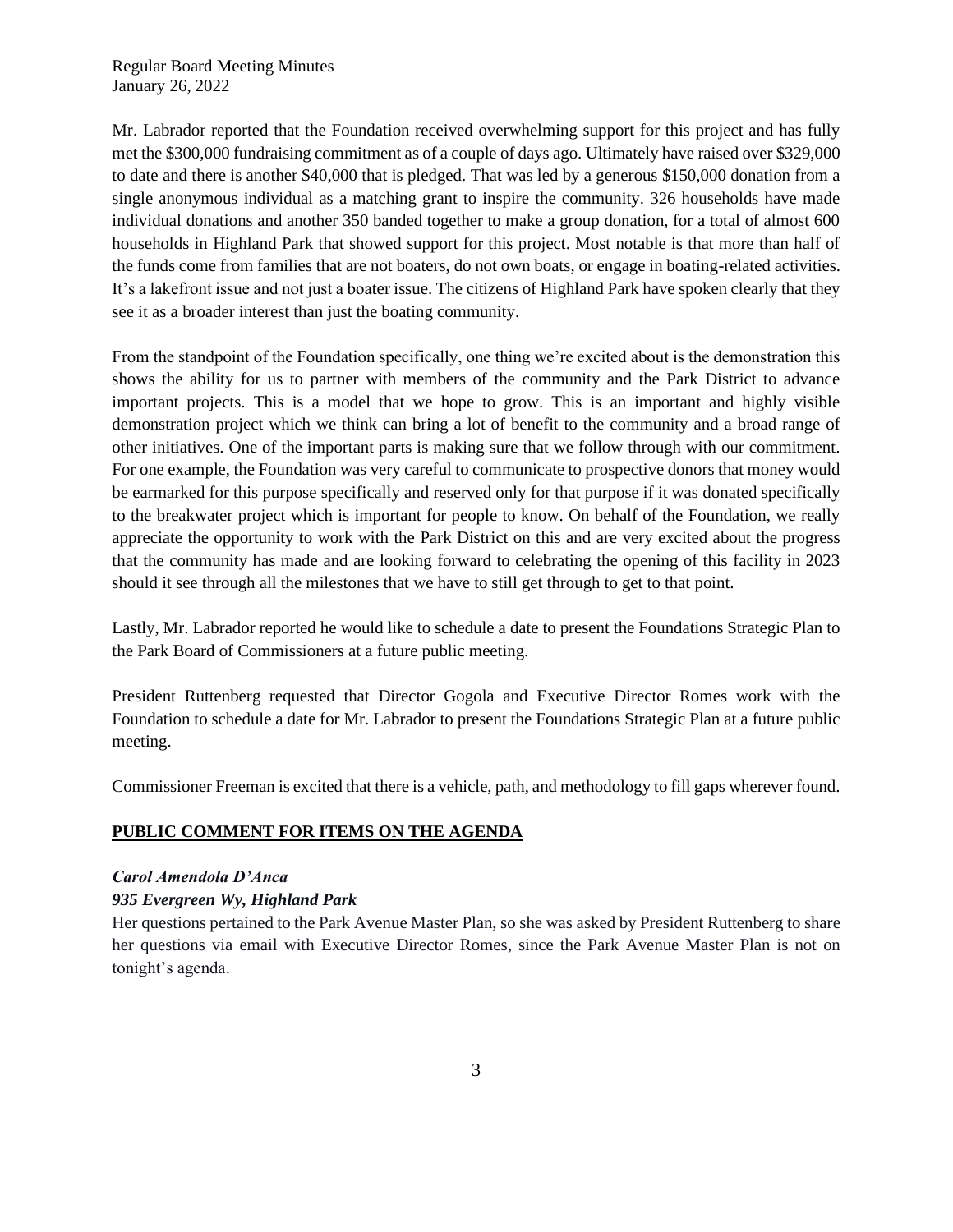### *Garrett Flynn*

## *365 N. Deere Park Dr, Highland Park*

Since the estimate for the temporary of the boat ramp that falls within the \$30,000 - \$35,000 range, he asked that the Park Board of Commissioner's approve the repair.

# *David Sogin 1092 Wade St, Highland Park*

While the loyalty program membership sales have not been met, he requests that the Park Board of Commissioners approve the long-term repair for the breakwater and boat ramp repair along with the temporary repair for the boat ramp since the community surpassed the \$300,000 fundraising goal.

## *Councilwoman Lidawer*

## *1707 St. Johns Ave, Highland Park*

She commended everyone for their efforts related to the fundraising for the projects pertaining to Park Avenue.

President Ruttenberg requested if there are no objections from the Board of Commissioners, he requested moving the Approval of the Park Avenue Temporary Boat Ramp Repair Contract ahead of the 2022 Highland Park Strings Stipend Request since Commissioner Kaplan needs to leave the meeting early due to work conflicts.

There were no objections from the Park Board of Commissioners.

#### **APPROVAL OF THE PARK AVENUE TEMPORARY BOAT RAMP REPAIR CONTRACT**

Executive Director Romes reminded the Park Board of Commissioners that a bid solicitation for this repair work was released on January 4, 2022. On January 18, 2022, staff received seven responsive and responsible bids. The project scope includes three items plus an alternate.

*Item 1:* Mobilization and general conditions

*Item 2:* Casting a new concrete topping over the damaged portion of the submerged concrete ramp

*Item 3:* Filling a void below the upper portion of the concrete ramp

*Alternate:* Repairing damaged concrete at the top of ramp

The low bidder was Misfits Construction Company. References for this contractor are favorable. If approved, construction would begin in March with an estimated completion of early April so long as weather permits.

Director Carr provided a budget summary comparison report, examining impacts to the budget with and without the temporary repair. When looking at revenue impacts, Director Carr reported that staff budgeted \$268,507 in revenue, of which the temporary repair would have no impact. If the concrete launch remained closed for the 2022 season, revenue would decrease by \$100,000 since staff are assuming all motorized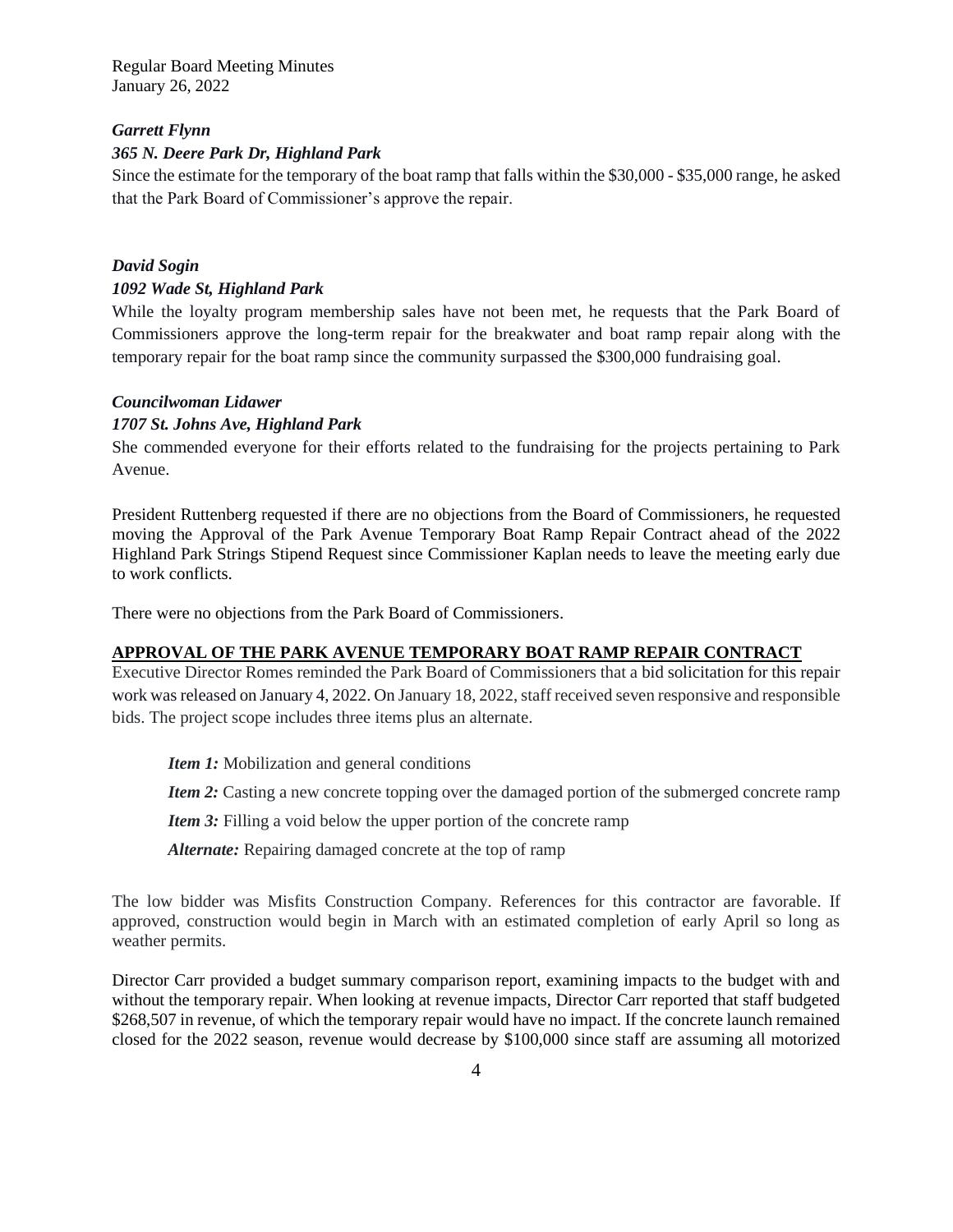boat launches and storage revenue would be lost, resulting in a reduction in parking pass sales, and deferring Loyalty Program revenue until 2023. As for expenses, staff budgeted \$260,751. If the Park Board of Commissioners approves the temporary repair expenses would surpass the budget by \$34,000. If the concrete launch remained closed for the 2022 season, expenses would significantly decrease since staff would defer the annual dredging project. Overall, Director Carr reported that staff would have a \$26,244 deficit with the repair vs. a \$64,104 deficit if the concrete launch remained closed for the 2022 season.

Executive Director Romes reported that the bid opening was on January 18 and staff and the Finance Committee are recommending that the Park Board of Commissioners approve Items 1, 2, 3, and Alternate 1 from Misfits Construction Company for the 2022 Park Avenue Temporary Boat Ramp Repair Project and authorize the Executive Director to enter into an agreement in the amount of \$34,500. If approved construction would begin in mid-March with estimated completion in April.

A motion was made by Commissioner Kaplan and seconded by Commissioner Freeman approving Items 1, 2, 3, and Alternate 1 from Misfits Construction Company for the 2022 Park Avenue Temporary Boat Ramp Repair Project and authorize the Executive Director to enter into an agreement in the amount of \$34,500.

Commissioner Freeman, Commissioner Kaplan, and Vice President Grossberg support staff's recommendation and are excited to have a 2022 boating season.

### **Roll Call:**

| Aye:     | Commissioner Freeman, Commissioner Kaplan, Vice President Grossberg,<br><b>President Ruttenberg</b> |
|----------|-----------------------------------------------------------------------------------------------------|
| Nay:     | None                                                                                                |
| Absent:  | <b>Commissioner Bernstein</b>                                                                       |
| Abstain: | None                                                                                                |

#### **Motion Carried**

## **2022 HIGHLAND PARK STRINGS STIPEND REQUEST**

Director Carr reported that at the December 16, 2021 Park Board Regular Meeting the Board of Commissioners approved an Agreement with The Highland Park Strings per the District's Affiliate and Sponsored Group Policy. The agreement did not include a financial stipend as in years past.

At the request of the Park Board, The Highland Park Strings founder, Larry Block, attended the January 11 Park Board Workshop Meeting to provide a short presentation regarding the organization's history, impact in the community and request for a \$15,000 financial stipend from the Park District in support of providing services to the community.

He requested that the Park Board of Commissioners consider a Motion to amend the 2022 Highland Park Strings Agreement to include a financial stipend.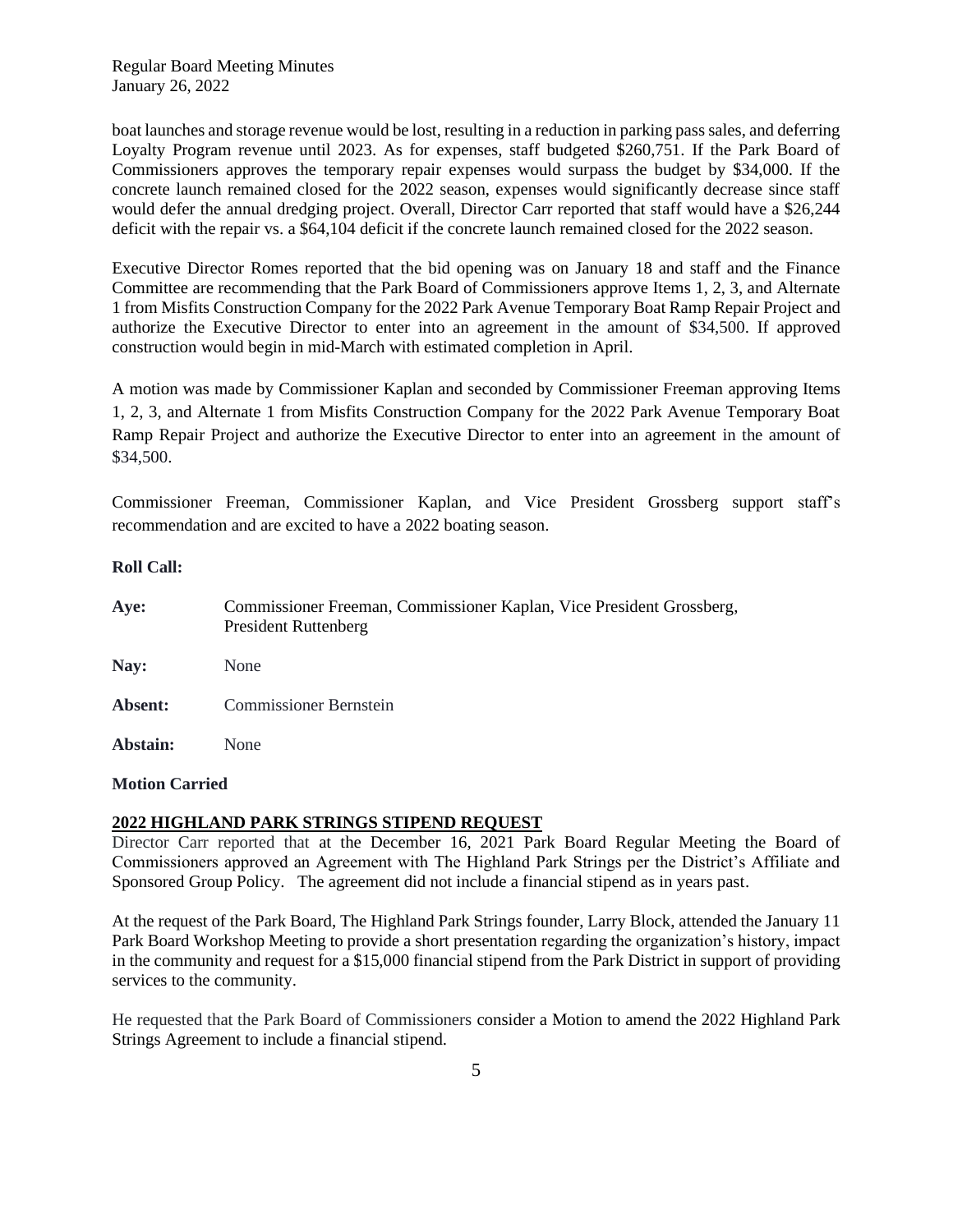Commissioner Freeman and Commissioner Kaplan are opposed to providing a stipend; however, they are willing to offer other services.

Vice President Grossberg would like to provide a \$10,000 financial stipend for one year and would like to revisit this conversation to see what other support could be offered.

President Ruttenberg supports Vice President Grossberg recommendation.

Since Commissioner Bernstein is absent, this item will be revisited at a future Workshop or Regular Board Meeting where a vote can be taken by all 5 members of the Park Board of Commissioners.

Commissioner Kaplan left the meeting at 6:33 p.m.

#### **CONSENT AGENDA**

A motion was made by Vice President Grossberg, seconded by Commissioner Freeman to approve the Minutes from the December 7, 2021 Workshop Meeting, the Minutes from the December 15, 2021 Special Meeting, the Minutes from the December 16, 2021 Regular Board Meeting, the Ricoh Copier Lease Buyout, the Renewal of the 2021 Landscape Services Bid, the Hidden Creek Aquapark Slide Structure Repairs Bid, the Renewal of the 2020 Routine Grounds Maintenance Services Bid, the 2022 Sunset Valley Golf Club Cart Path Bridge Replacement and Removal Bid, Ordinance #2022-02 Authorizing and Providing for the Conveyance or Sale of Surplus Personal Property, Authorization for Park District of Highland Park to enroll in and Purchase from Joint Purchasing Program HGACBuy, and Bills and Payroll in the amount of \$1,783,644.17

#### **Roll Call:**

| Aye:     | Commissioner Freeman, Vice President Grossberg, President Ruttenberg |
|----------|----------------------------------------------------------------------|
| Nay:     | None                                                                 |
| Absent:  | Commissioner Bernstein, Commissioner Kaplan                          |
| Abstain: | None                                                                 |
|          |                                                                      |

**Motion Carried**

## **FINANCIAL FORECASTS AND TREASURER'S REPORT**

Director Peters showed 2021 Financial Forecasts and Treasurer's Report for the year ended December 31, 2021.

#### *Operations (General and Recreation Funds) Budget vs. Actual*

Director Peters reported that actual revenue surpassed the budgeted amount by \$2.1 million. Concurrently, actual expenses were \$1.8 million less than budgeted. Overall, the Park District had a \$3.9 million surplus for the end of the year. When compared to the three-year average, the Park District has a \$2.6 million surplus.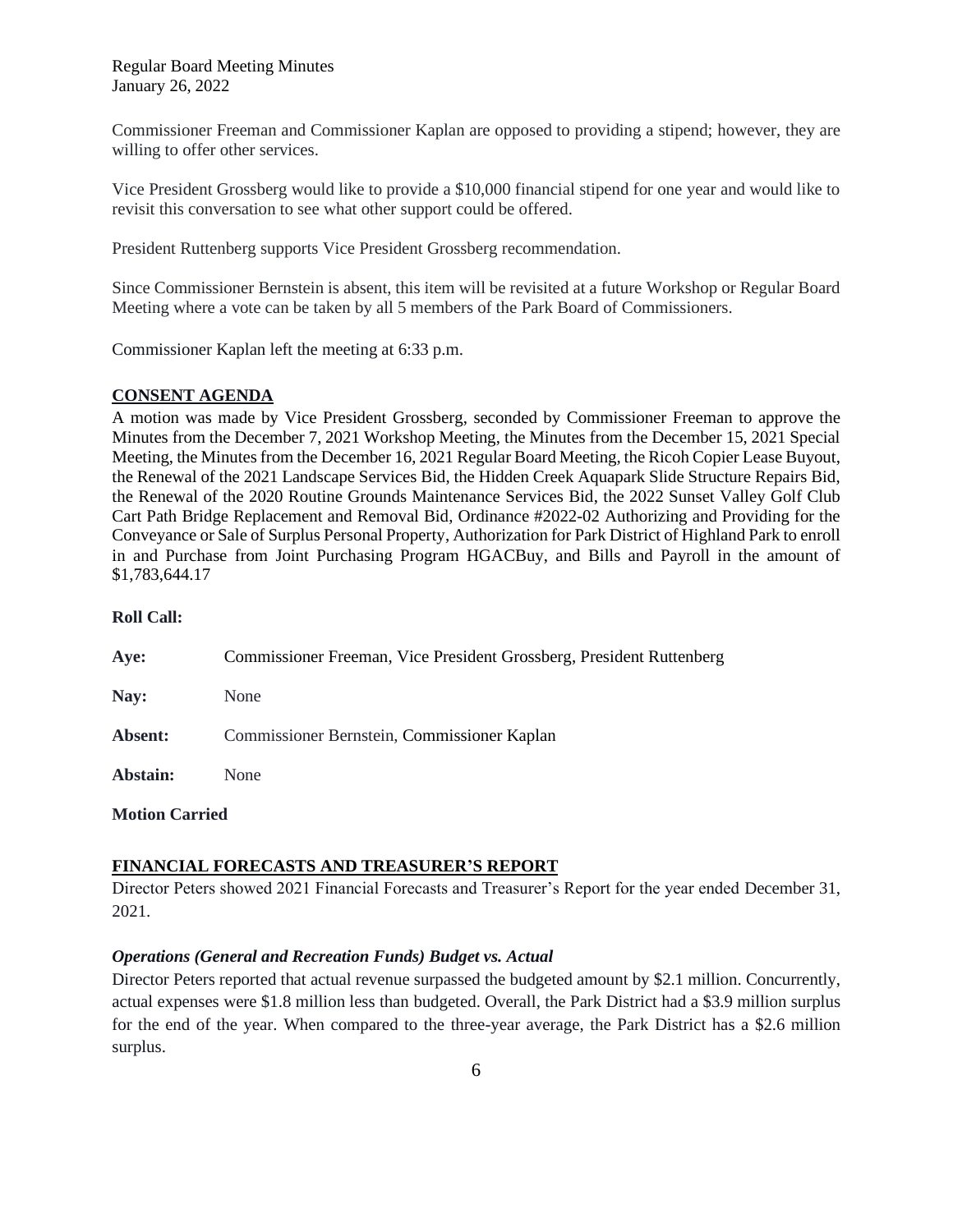Director Peters reported that there are \$500,000 worth of items not included in the District's in tonight's report, this includes a \$400,000 check from the City of Highland Park for impact fees and a \$100,000 from the final property tax installment. As for expenses there is a little over \$300,000 of expenses not included in tonight's report. Overall, the District has a year-to-date surplus of \$3.9 million, and are projecting that number to slightly increase.

Vice President Grossberg would like to know why the District has such a significant surplus.

Director Peters reported that the budget assumed the Park District would be in Phase 4 of the Illinois Recovery Plan, which included limited capacities. Since the state entered Phase 5 those capacities were lifted so programming participation significantly increased. Additionally, over \$1 million of the savings is due to vacant positions, so much of the budgeted salary and wages was not spent. Lastly, these year-end figures are before transfers which supports capital projects.

Commissioner Freeman would like to know if the District is still short-staffed.

Executive Director Romes reported that the District has been operating at a 25% reduction across all areas, without impacting programs, which has been very challenging for staff. The District needs to address the staffing shortages, recruitment, and retention issues so the Park District can operate at a comfortable level.

### *Conclusion*

Director Peters reported in January 2021, Park District programs and facilities were either partially closed or canceled due to COVID mitigation and since then the Park District was able to significantly adjust expenses, especially payroll at \$598,743 below budget resulting in \$3.9 million above budgeted net revenue for the year end.

For the period ended December 31, 2021, athletics had a surplus of \$180,363, camp had a \$113,113 surplus, tennis had a \$266,198 surplus, golf had a \$753,014 surplus, recreation had a \$222,715 surplus, West Ridge Center had a \$169,400 surplus, and Centennial Ice Arena had a \$153,549 surplus. All cost centers except for two are operating at a surplus at year end which places the Park District at a very favorable financial position at the end of 2021.

#### **UNFINISHED BUSINESS**

**A. Approval of Ordinance 2022-01: Combined Budget and Appropriation Beginning January 1, 2022 through December 31, 2022**

Director Peters reported that the 2022 proposed budget was presented to the Finance Committee on November 18, 2021, and December 8, 2021. After review and revisions, a final draft was presented to the Park Board at the December 16 Workshop Meeting. At that time, the Park Board provided consensus to make the draft budget document available for public inspection for thirty days. The budget was made available for public review at the Recreation Center of Highland Park, the Highland Park Public Library, and on the District's website during this timeframe. No comments from the public have been received by the District. In accordance with the Park District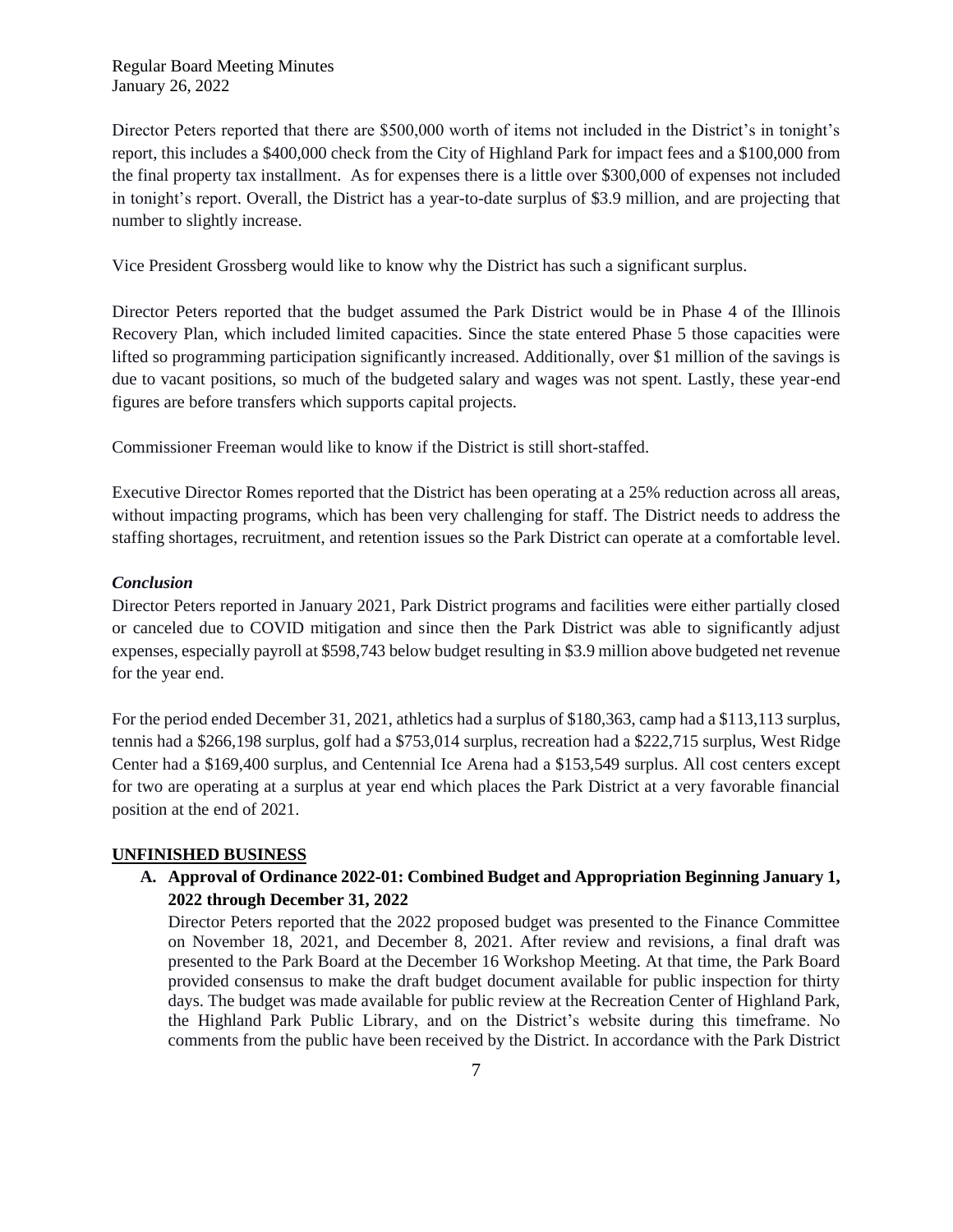Code, tonight's public hearing regarding the budget was posted in the Lake County News-Sun on Tuesday, January 18, 2022.

The proposed budget for fiscal year 2022 includes operating revenues of \$22,902,734, additional revenues of \$2,390,660 and total estimated expenditures (district-wide) of \$35,210,663 resulting in an anticipated deficit of \$9,917,269. This is a planned use of reserves for capital projects related to master planning.

Director Peters reported that staff recommends approval from the Park Board of Commissioners for the 2022 Budget and 2022 Budget and Appropriation Ordinance (2022-01) for the fiscal year ending December 31, 2022.

A motion was made by President Ruttenberg, seconded by Commissioner Freeman to approve the 2022 Budget and 2022 Budget and Appropriation Ordinance (2022-01) for the fiscal year ending December 31, 2022.

### **Roll Call:**

| Aye:                  | Commissioner Freeman, Vice President Grossberg, President Ruttenberg |
|-----------------------|----------------------------------------------------------------------|
| Nay:                  | None                                                                 |
| <b>Absent:</b>        | Commissioner Bernstein, Commissioner Kaplan                          |
| Abstain:              | None                                                                 |
| <b>Motion Carried</b> |                                                                      |
|                       |                                                                      |

## **NEW BUSINESS**

## **A. Director's Report**

Executive Director Romes highlighted available outdoor activities, which includes cross country skiing at Heller Nature Center, ice skating at Sunset Woods Park, and sledding at Danny Cuniff Park. He is also excited to announce that the Park District will be releasing a new website and app in February.

Executive Director Romes shared the upcoming public meetings, Wednesday February 9 at 5:00 p.m. there will be a Facility & Recreation Committee. Workshop Meeting will immediately follow. On Wednesday, February 16 at 5:00 p.m. there will be a Lakefront, Parks & Natural Areas Committee Meeting. Finance Committee Meeting will immediately follow. On Wednesday, February 23 at 5:00 p.m. there will be a Policy Committee Meeting. The Regular Board Meeting will immediately follow.

### **B. Board Comments**

None.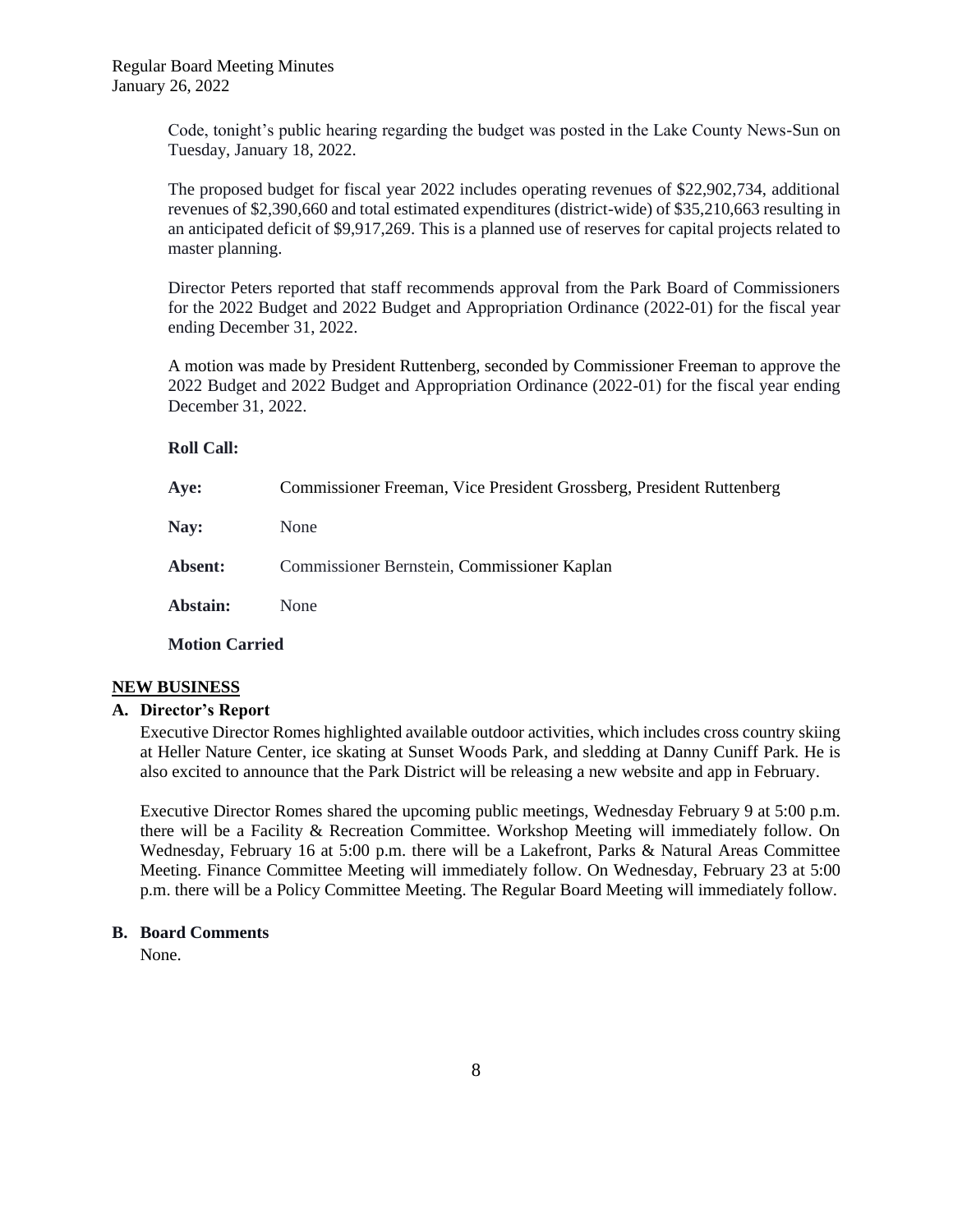## **OPEN TO THE PUBLIC TO ADDRESS THE BOARD**

## *Michael West*

## *1342 Ferndale, Highland Park*

Executive Director Romes read the email from Michael West reporting that, as a 45+ year resident, taxpayer, voter, and avid user of the Park Avenue Boating Facility, I respectfully urge the Board to proceed with temporary repairs to concrete ramp.

### *Margaret Winker Cook*

### *320 Whistler Rd, Highland Park*

Executive Director Romes read the email from Margaret Winker Cook reporting that, I am writing regarding the Park Ave Beach proposal. I am unable to attend tonight's meeting but would appreciate if you could read my letter aloud and make it part of the record.

I am a member of NSYC and I donated to the \$300,000 community fund to help the plan go forward. I am strongly in favor of:

- 1. The boat launch, which is essential for community safety to enable rescue boats to launch and for sailing and other programs to safely take place.
- 2. Replacing the barge, which is essential to ensure safe navigation off the beach, as well as address an eyesore that is contaminating one of Highland Park's greatest gems.

Some of the other plans that were in the Park District proposal have not received full community input and were raised at the last community meeting yet have not been addressed. Before finalizing these plans the Park District should fully ascertain community priorities and what steps should be taken to make the area more desirable. Recent NextDoor posts regarding funding raised these issues as well.

For example, the plan should address:

- a. Availability of the beach for swimming, even if it does not include a lifeguard and is swim at your own risk.
- b. Being able to launch a kayak, SUP, or sailboat from a vehicle if one does not have the most expensive parking sticker -- as of last season that wasn't possible except for off-hours, since the gate prevented access and launching was not permitted from the beach off the main parking lot.

Issues with the current proposal:

- a. Plans for development of a part of the bluff that would contribute to erosion -- all development should be carefully evaluated for environmental impact.
- b. "Renovation" of the clubhouse without sufficient input from the NSYC regarding needs and uses.
- c. Lack of easy-access kayak storage for NSYC. The plan called for 3-tiered racks that would require very strong people to remove and replace kayaks. Currently the kayak beach storage permits anyone with a partner to be able to move kayaks down to and back from the water's edge.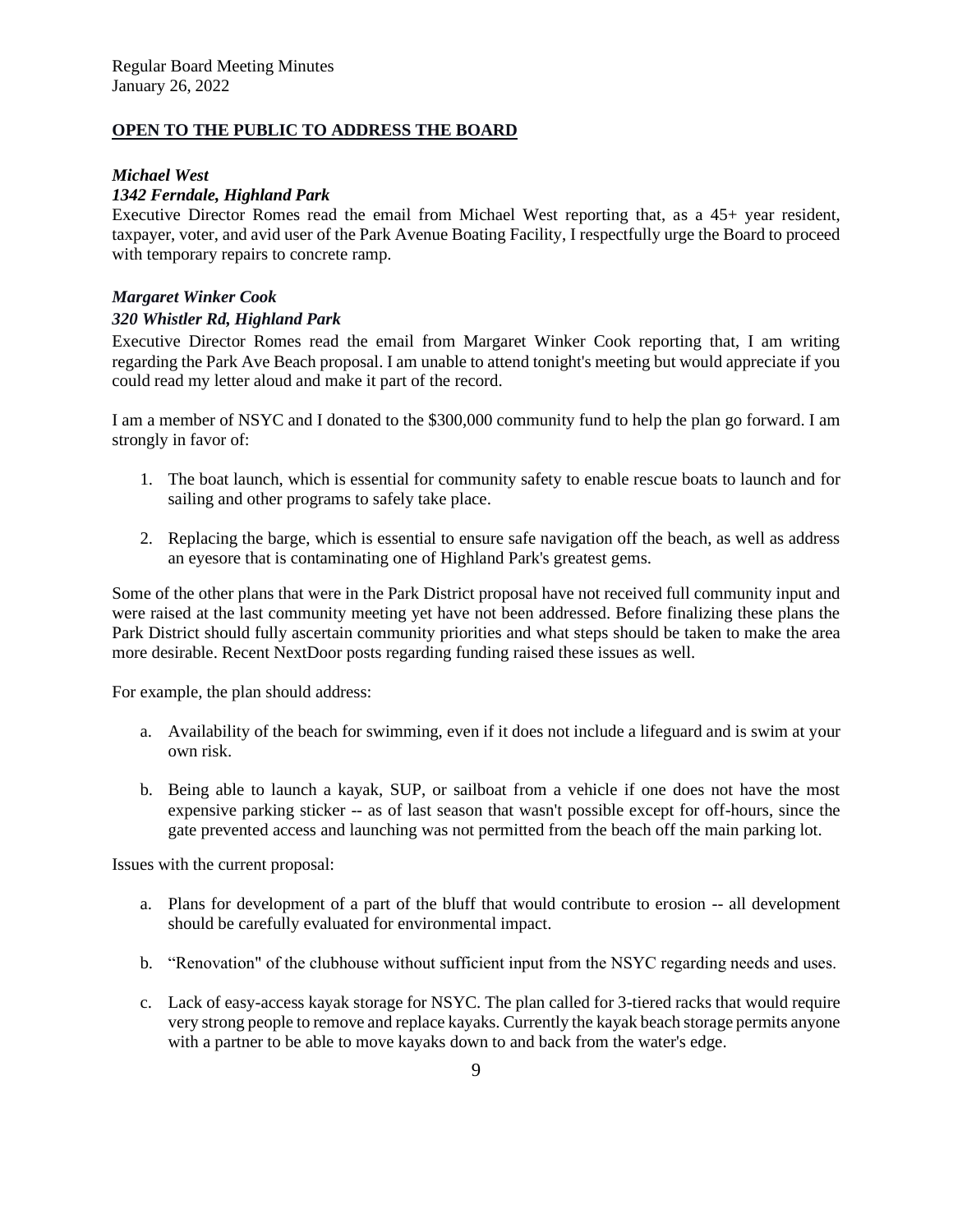d. Investment in redoing the parking lot and adding landscaping, when these additions would do nothing to improve beach access and use, but simply make it appear that HP cares about appearances, while use of the beach and lake apparently is a lower priority. If we don't have money to use the resources we have, why invest in appearances?

## **CLOSED SESSION**

A motion was made by Commissioner Freeman, seconded by Vice President Grossberg to adjourn into Closed Session for discussion of Section 2(c) 21 – the discussion of minutes lawfully closed under the Act, whether for the purposes of approval of said minutes or for conducting the semi-annual review of the minutes as set forth in section 2.06 of the Act.

### **Roll Call:**

| Aye:     | Commissioner Freeman, Vice President Grossberg, President Ruttenberg |
|----------|----------------------------------------------------------------------|
| Nay:     | None                                                                 |
| Absent:  | Commissioner Bernstein, Commissioner Kaplan                          |
| Abstain: | None                                                                 |
|          |                                                                      |

## **Motion Carried**

Meeting was adjourned into closed session at 6:55 p.m.

Meeting was reconvened into open session at 7:03 p.m.

# **ACTION FROM CLOSED SESSION IF ANY**

President Ruttenberg reported that the Board met in Closed Session under Section 2(c) 21 – the discussion of minutes lawfully closed under the Act, whether for the purposes of approval of said minutes or for conducting the semi-annual review of the minutes as set forth in section 2.06 of the Act.

A motion was made by Commissioner Freeman, seconded by Vice President Grossberg that the Closed Session minutes from July 13 – December 15, 2021, would be withheld for public inspection as well as those closed session minutes that were reviewed and withheld in the past, except for the portion of July 27, 2021, regarding the review of closed session minutes from February 23, 2021 – June 24, 2021, for public inspection.

#### **Roll Call:**

| Ave:           | Commissioner Freeman, Vice President Grossberg, President Ruttenberg |
|----------------|----------------------------------------------------------------------|
| <b>Nav:</b>    | None                                                                 |
| <b>Absent:</b> | Commissioner Bernstein, Commissioner Kaplan                          |